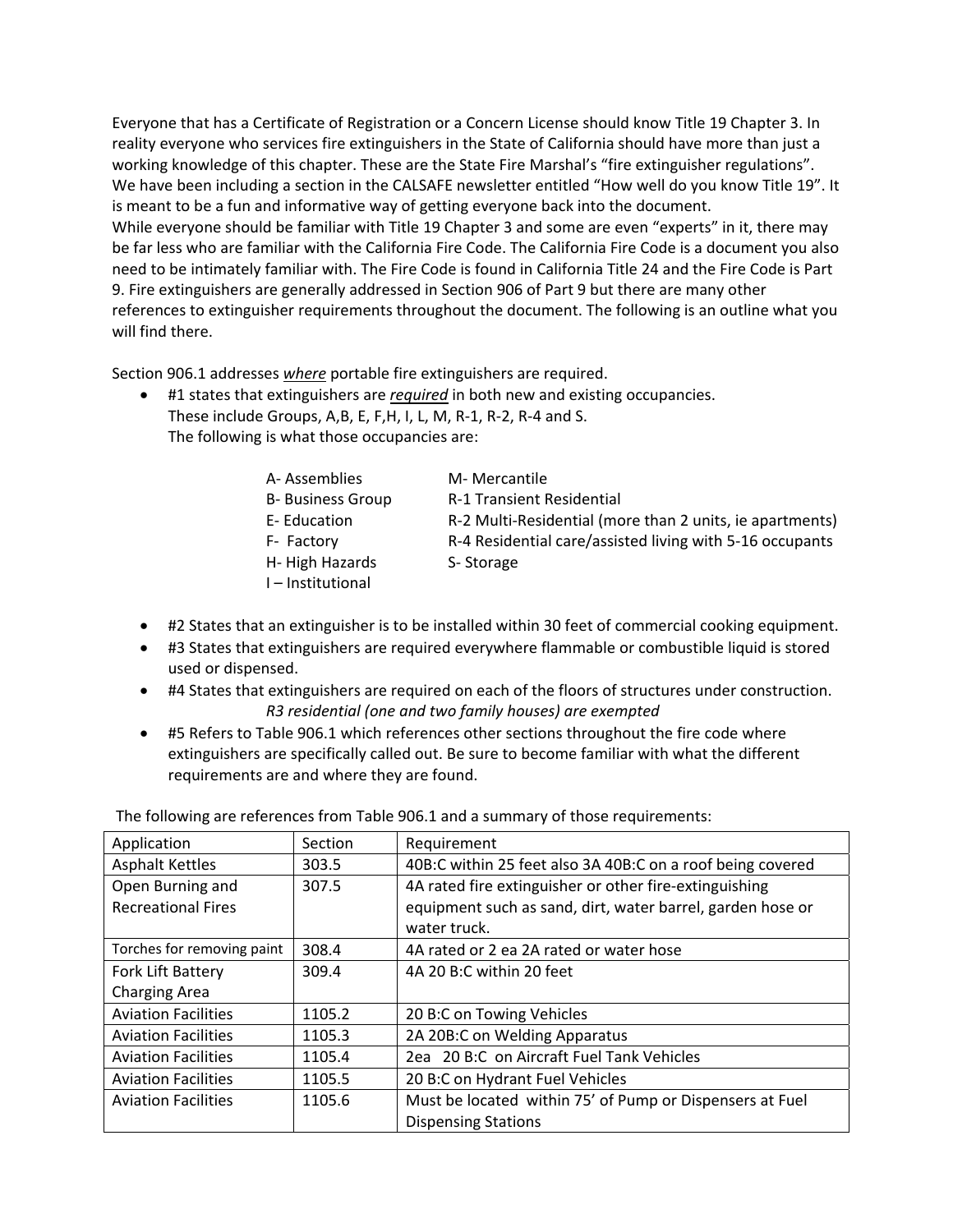|                                   |          | Located                                                        |
|-----------------------------------|----------|----------------------------------------------------------------|
|                                   |          | Open Hose Discharge Capacity                                   |
|                                   |          | 2ea 20B:C if <200 g/m                                          |
|                                   |          | 1ea Wheeled Unit at least 125#s and min 80B:C rating if >      |
|                                   |          | 200 g/m but < 350 g/m                                          |
|                                   |          | 2ea Wheeled Units of at least 125#s and min 80B:C rating       |
|                                   |          | if $> 350$ g/m                                                 |
| <b>Aviation Facilities</b>        | 1107.7   | min 80 B:C at permanent takeoff & landing area as well as      |
|                                   |          | aircraft parking area of Helistops & Heliports                 |
| Dry Cleaning                      | 1208.4   | Two 2A 10B:C mounted near doors Inside rooms containing        |
|                                   |          | Type II Type III-A & Type III-B dry cleaning systems           |
| Construction/Demolition           | 1415.1   | Extinguishers appropriate for "Ordinary Hazard" located at     |
|                                   |          | each stairway on each floor where combustibles are             |
|                                   |          | accumulated, in storage sheds, and such as is necessary        |
|                                   |          | where special hazards exist.                                   |
| <b>Roofing Operations</b>         | 1417.3   | Not less than one ABC extinguisher 3A 40B:C on the Roof        |
| Spray-Finishing Operations        | 1504.4.1 | Spraying Areas to be covered as "Extra High Hazard"            |
| <b>Spray-Finishing Operations</b> | 1505.4.2 | Dip Tanks to be covered as "Extra High Hazard"                 |
| <b>Spray-Finishing Operations</b> | 1506.4.2 | Powder Coating to be covered as "Extra High Hazard"            |
| Lumberyards and                   | 1904.3   | Sawdust/Saving producing machines covered as "Extra High       |
| <b>Woodworking Facilities</b>     |          | Hazard"                                                        |
| <b>Recycling Facilities</b>       | 1908.8   | A minimum 4A 60B:C ON Vehicles & Equipment operating on        |
|                                   |          | "Piles" and at all processing equipment                        |
| <b>Exterior Lumber Storage</b>    | 1909.5   | Extinguishers must be within 75' and be "Appropriate" for      |
|                                   |          | the fire hazard as an Alternate to hydrant hose assembly       |
| <b>Organic Coating Area</b>       | 2003.5   | Coating areas to be covered as "Extra High Hazard"             |
| <b>Industrial Ovens</b>           | 2106.3   | Appropriate extinguisher must be no closer than 15' no         |
|                                   |          | greater than 50'                                               |
| <b>Motor Fuel Dispensing</b>      | 2205.5   | 2A 20B:C no greater than 75" from pumps, dispensers and        |
| <b>Facilities</b>                 |          | tank fill pipe openings                                        |
| <b>Marine Motor Fuel</b>          | 2210.6.4 | 20 B:C on each float, on the pier or wharf, within 25' of the  |
| <b>Dispensing Facilities</b>      |          | head of the gangway to the float, unless the office is within  |
|                                   |          | 25' where an extinguisher is provided                          |
| <b>Repair Garages</b>             | 2211.6   | According to 906 (which refers back to Title19 Ch3)            |
| Rack Storage                      | 2306.10  | According to 906 (which refers back to Title19 Ch3)            |
| <b>Tents and Membrane</b>         | 2404.12  | Ref to T19 319 (a)-(c) A 2A rated for Tents 500-1000 sqft, and |
| <b>Structures</b>                 |          | one in every adjacent auxiliary tent. An additional one for    |
|                                   |          | ever additional 2,000 sqft or fraction. One 10B for every      |
|                                   |          | generator, or transformer. One 10B for every kitchen, dining   |
|                                   |          | area, or where flammable or combustible liquids or gasses are  |
|                                   |          | used, stored or dispensed.                                     |
| Tire Rebuilding/Storage           | 2508.2   | Buildings are to be according to 906, a 4A 40B:C on fuel fired |
|                                   |          | vehicles operating in storage yard                             |
| Welding & Hot Work                | 2604.2.6 | 2A 20B:C within 30 feet of Hot Work                            |
| <b>Combustible Fibers</b>         | 2903.6   | To be protected as an "Extra High Hazzard"                     |
| Flammable/Combustible             | 3403.2.1 | In accordance with 906 (which refers back to Title19 Ch3)      |
| Liquids General                   |          |                                                                |